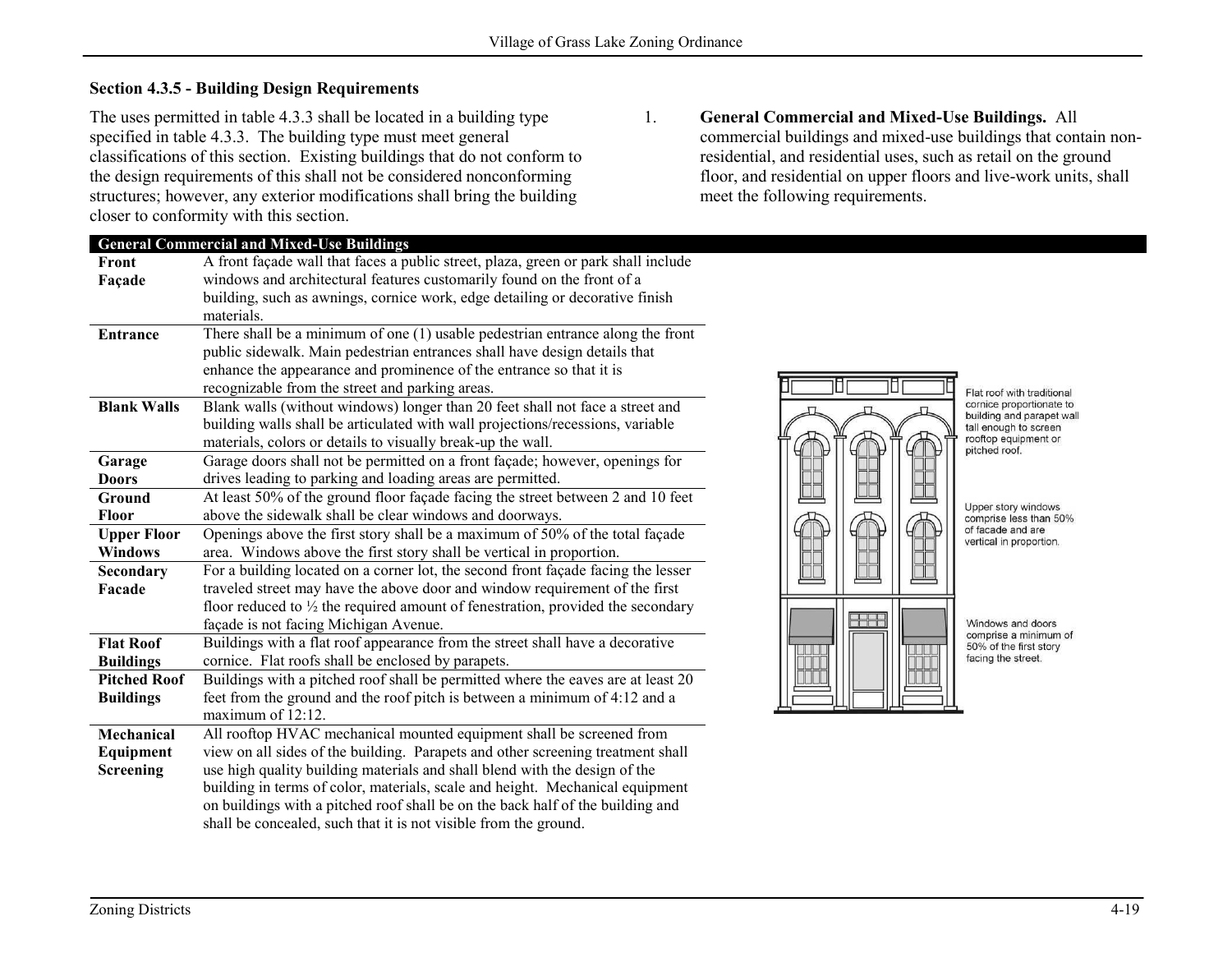2. **CBD Storefront Buildings.** All buildings in the CBD must have a storefront facing Michigan Avenue meeting the following requirements, except for cottage shop buildings and civic/institutional buildings.

| <b>CBD Storefront Buildings</b> |                                                                                            |  |  |
|---------------------------------|--------------------------------------------------------------------------------------------|--|--|
| Ground                          | Ground floors shall be designed with storefronts that have windows, doorways               |  |  |
| <b>Floor</b>                    | and signage, which are integrally designed and painted.                                    |  |  |
| <b>Storefront</b>               | Storefront buildings shall be designed to create a distinct and separated ground           |  |  |
|                                 | floor area through the use of accent such as a string course, change in material           |  |  |
|                                 | or textures, or an awning or canopy between the first and second stories.                  |  |  |
| <b>Entrance</b>                 | There shall be a minimum of one (1) usable pedestrian entrance every full fifty            |  |  |
|                                 | (50) feet of frontage along the front public sidewalk. Main pedestrian entrances           |  |  |
|                                 | shall have design details that enhance the appearance and prominence of the                |  |  |
|                                 | entrance so that it is recognizable from the street and parking areas.                     |  |  |
| <b>Blank Walls</b>              | Blank walls (without windows) longer than 20 feet shall not face a street and              |  |  |
|                                 | building walls shall be articulated with wall projections/recessions, variable             |  |  |
|                                 | materials, colors or details to visually break-up the wall.                                |  |  |
| Garage                          | Garage doors shall not be permitted on a front façade; however, openings for               |  |  |
| <b>Doors</b>                    | parking structure entrances and drives leading to loading areas are permitted.             |  |  |
| Ground                          | No less than 70% of the storefront/ground floor façade facing the street                   |  |  |
| <b>Floor</b>                    | between 2 and 10 feet above the sidewalk shall be clear windows and                        |  |  |
| <b>Windows</b>                  | doorways. Glass areas on storefronts shall be clear or lightly tinted. Mirrored            |  |  |
| and Doors                       | glass is prohibited. Required window areas shall allow views into retail space,            |  |  |
|                                 | working areas, lobbies, pedestrian entrances or display windows. Windows                   |  |  |
|                                 | shall not be blocked with opaque materials or the back of shelving units.                  |  |  |
| <b>Upper Floor</b>              | Openings above the first story shall be a maximum of 50% of the total façade               |  |  |
| <b>Windows</b>                  | area. Windows above the first story shall be vertical in proportion.                       |  |  |
| Secondary                       | For a building located on a corner lot, the second front façade facing the lesser          |  |  |
| Facade                          | traveled street may have the above door and window requirement of the first                |  |  |
|                                 | floor reduced to $\frac{1}{2}$ the required amount of fenestration, provided the secondary |  |  |
|                                 | façade is not facing Michigan Avenue.                                                      |  |  |
| <b>Flat Roof</b>                | Buildings with a flat roof appearance from the street shall have a decorative              |  |  |
| <b>Buildings</b>                | cornice. Flat roofs shall be enclosed by parapets.                                         |  |  |
| <b>Pitched Roof</b>             | Buildings with a pitched roof shall be permitted where the eaves are at least 20           |  |  |
| <b>Buildings</b>                | feet from the ground and the roof pitch is between a minimum of 4:12 and a                 |  |  |
|                                 | maximum of 12:12.                                                                          |  |  |
| Mechanical                      | All rooftop HVAC mechanical mounted equipment shall be screened from                       |  |  |
| Equipment                       | view on all sides of the building. Parapets and other screening treatment shall            |  |  |
| <b>Screening</b>                | use high quality building materials and shall blend with the design of the                 |  |  |
|                                 | building in terms of color, materials, scale and height. Mechanical equipment              |  |  |
|                                 | on buildings with a pitched roof shall be on the back half of the building and             |  |  |
|                                 | screened on all sides so it is not visible from the ground.                                |  |  |



Flat roof with traditional<br>cornice or pitched roof<br>between 4:12 and 12:12

Upper story windows comprise a maximum 50% of facade and vertical in proportion.

Design separation between 1st and 2nd stories with cornice or other feature.

Windows and doors comprise a minimum of 70% of the first story facing the street.

Main pedestrian entrance located street front.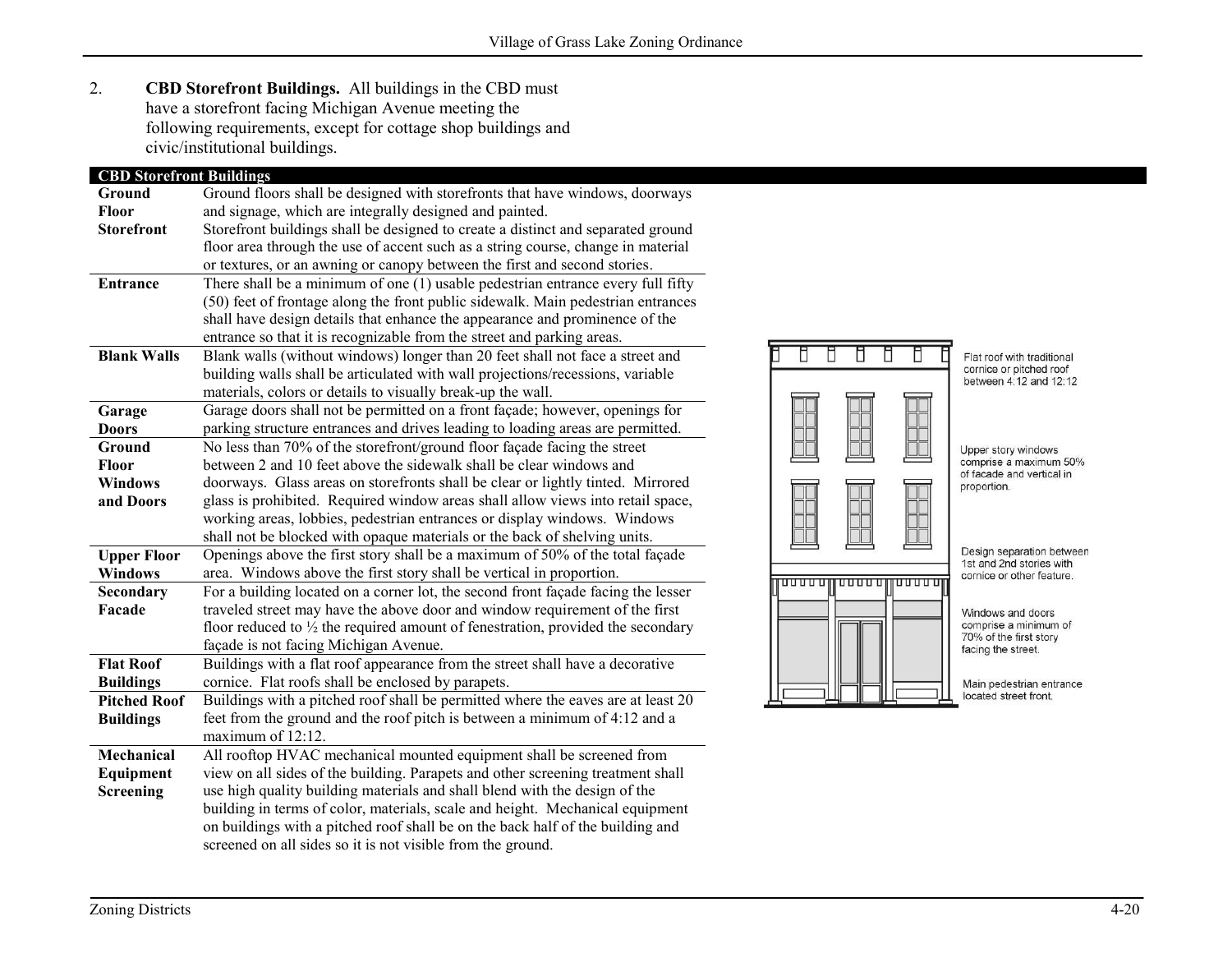3. **Cottage Shop Building.** Buildings that were originally constructed as single family residences and converted to a nonresidential use or constructed to appear as residential conversions shall meet the following requirements.

## **Cottage Shop Building<br>Front** There shall be a minin **Front**

| Front              | There shall be a minimum of one (1) usable pedestrian entrance along the front   |  |  |
|--------------------|----------------------------------------------------------------------------------|--|--|
| Façade             | public sidewalk.                                                                 |  |  |
| <b>Blank Walls</b> | Blank walls (without windows) longer than 20 feet shall not face a street and    |  |  |
|                    | building walls shall be articulated with wall projections/recessions, variable   |  |  |
|                    | materials, colors or details to visually break-up the wall.                      |  |  |
| Garage             | Garage doors shall not be permitted on a front façade.                           |  |  |
| <b>Doors</b>       |                                                                                  |  |  |
| Ground             | No less than 25% of the ground floor façade facing a street shall be clear       |  |  |
| <b>Floor</b>       | windows and doorways.                                                            |  |  |
| Windows            |                                                                                  |  |  |
| and Doors          |                                                                                  |  |  |
| <b>Upper Floor</b> | Openings above the first story shall be a maximum of 50% of the total façade     |  |  |
| <b>Windows</b>     | area. Windows above the first story shall be vertical in proportion.             |  |  |
|                    |                                                                                  |  |  |
| <b>Roof Design</b> | Buildings with a pitched roof shall be permitted where the eaves are at least 20 |  |  |
|                    | feet from the ground and the roof pitch is between a minimum of 4:12 and a       |  |  |
|                    | maximum of $12:12$ .                                                             |  |  |

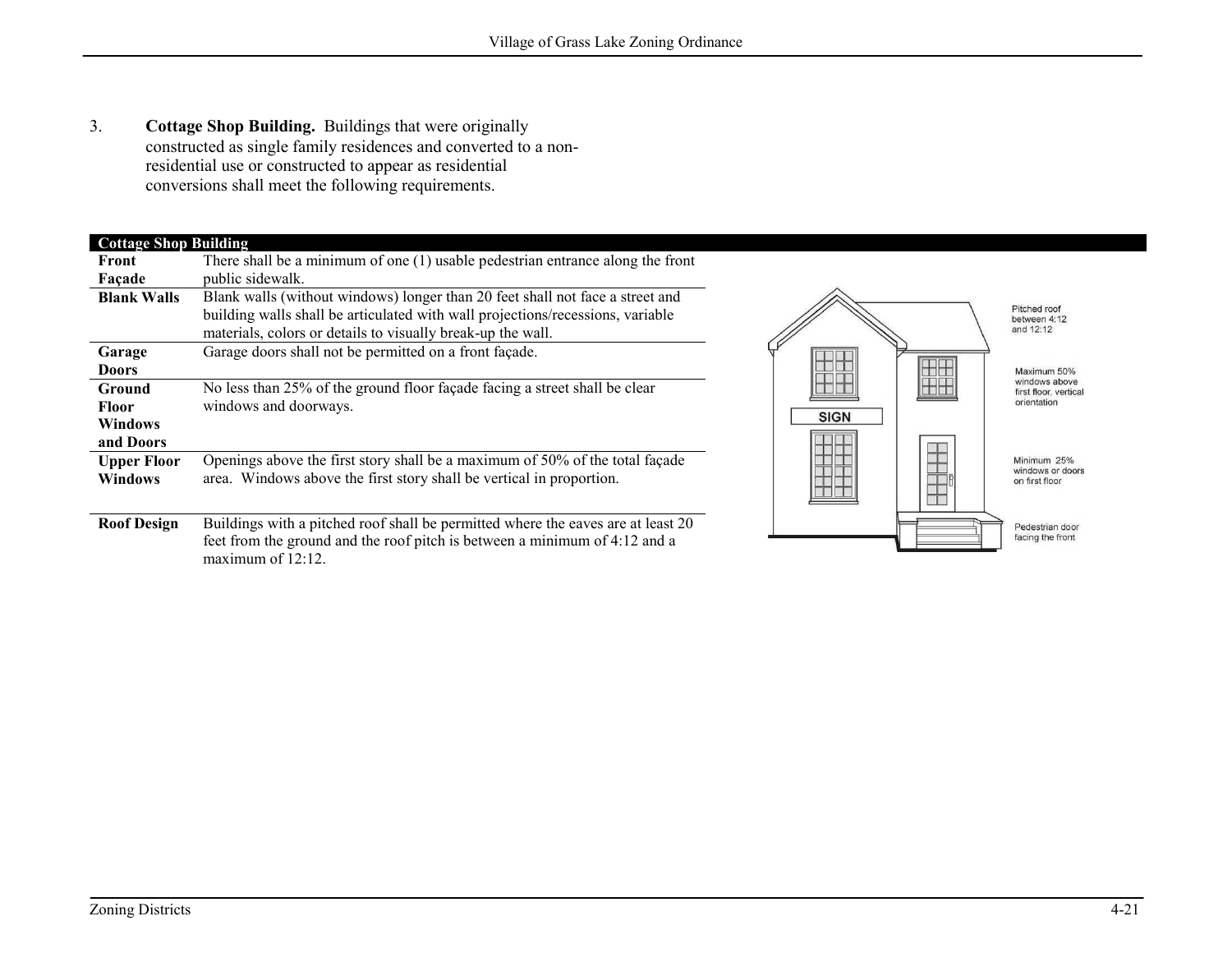4. **Apartment Buildings.** Apartment buildings that contain only multiple-family dwellings shall meet the following design requirements. Multiple-family dwellings located in mixed-use buildings shall be subject to the general commercial/mixed-use buildings or the CBD storefront buildings design requirements

**Apartment Buildings Entrance** There shall be a minimum of one pedestrian entryway facing the front lot line with a front stoop. The stoop or porch shall have a minimum depth of 4 feet and a minimum area of 24 square feet. ADA-compliant access ramps that connect to the stoop may project into the front yard. **First Floor Elevation** The first floor elevation shall be a minimum of 3 feet above the average exterior sidewalk elevation in front of the building. **Windows and Doors** The front façade of all residential units shall be a minimum of 25% and a maximum of 75% windows and doorways. **Roof Design** Buildings with a flat roof appearance from the street shall have a decorative cornice. Buildings with a pitched roof shall be permitted where the eaves are at least 20 feet from the ground and the roof pitch is between a minimum of 4:12 and a maximum of 12:12. **Parking and Carports** Off-street parking lots and carports or garages shall be located in the side or rear yard.

in subsections 1 and 2. Apartment buildings are considered buildings with common entrances - where dwellings have individual entrances, they shall be subject to the townhouse design standards of subsection 5 below.



Flat roof with parapet and cornice or pitched roof between 4:12 and 12:12

Windows and doors comprise a minimum of 25% of the front facade

Pedestrian entrance facing sidewalk Parking to side or rear First floor elevation minimum 3 feet above sidewalk

5. **Townhouses.** Attached/townhouse dwellings shall meet the following design requirements.

| <b>Townhouses</b>  |                                                                                  |  |  |
|--------------------|----------------------------------------------------------------------------------|--|--|
| Entrance           | Each dwelling shall provide a separate pedestrian entryway facing the front lot  |  |  |
|                    | line with direct access to the outdoors at ground level by way of a front porch  |  |  |
|                    | or stoop with steps.                                                             |  |  |
| <b>Front Porch</b> | All dwellings shall include a front stoop or porch. The stoop or porch shall     |  |  |
| or Stoop           | have a minimum depth of 4 feet and a minimum area of 24 square feet.             |  |  |
|                    | ADA-compliant access ramps that connect to the stoop may project into the        |  |  |
|                    | front yard.                                                                      |  |  |
| <b>First Floor</b> | The first floor elevation shall be a minimum of 3 feet above the average         |  |  |
| <b>Elevation</b>   | exterior sidewalk elevation in front of the building.                            |  |  |
| <b>Windows</b>     | The front façade of all residential units shall be a minimum of 25% and a        |  |  |
| and Doors          | maximum of 50% windows and doorways.                                             |  |  |
| <b>Roof Design</b> | Buildings shall be designed with a pitched roof with eaves at least 20 feet from |  |  |
|                    | the ground and the roof pitch is between a minimum of 4:12 and a maximum         |  |  |
|                    | of $12:12$ .                                                                     |  |  |
| Garages            | Attached or detached garages shall be located in the rear yard or on the rear    |  |  |
|                    | side of the building and shall be accessed by a rear alley or drive.             |  |  |



Zoning Districts 4-22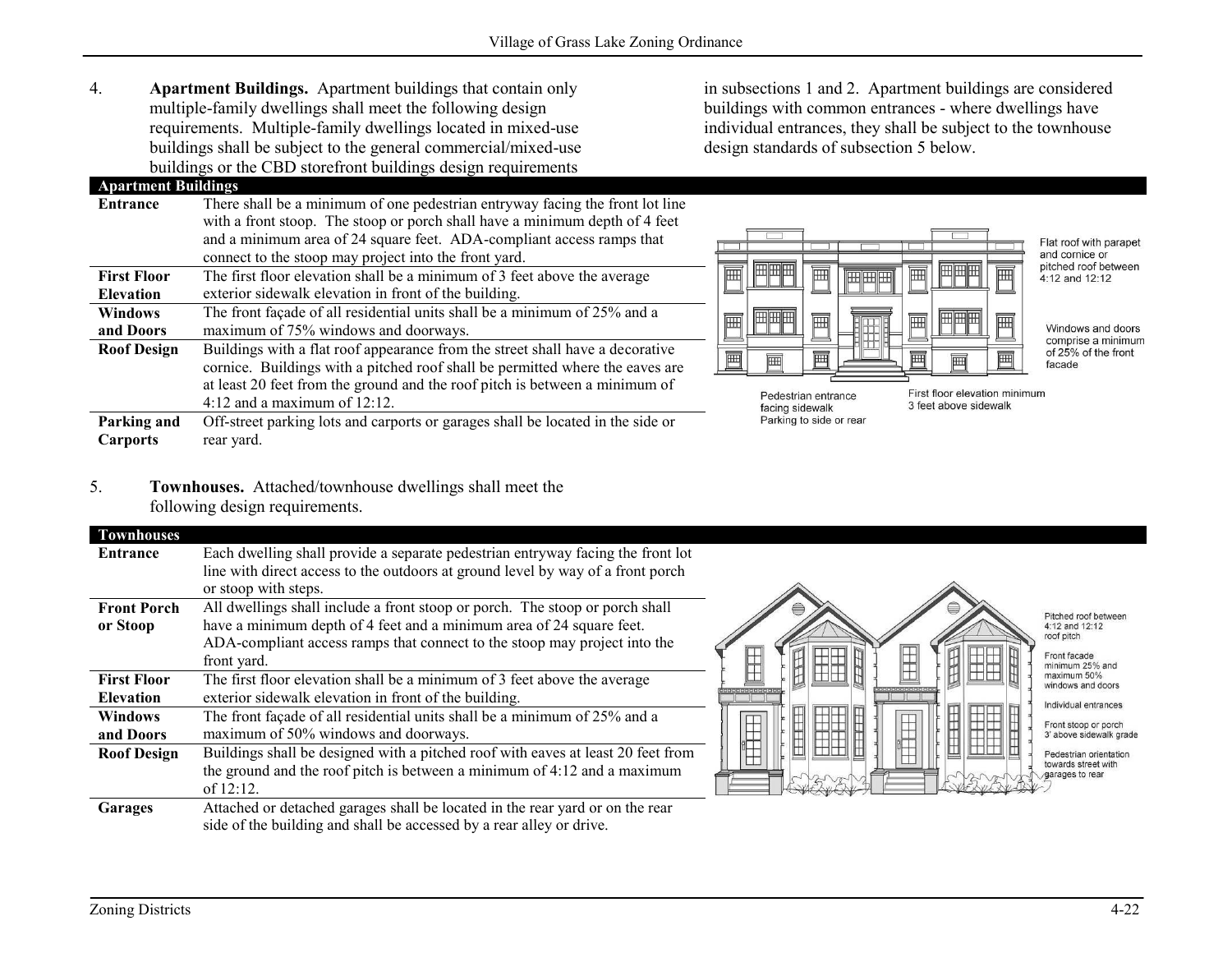6. **Detached single and two family dwellings.** Single family detached dwellings and duplex dwellings shall meet the following design requirements.

# **Single-Family Detached and Duplex Dwellings**

| Entrance           | All buildings shall provide at least one (1) pedestrian door facing the front lot |                                           |
|--------------------|-----------------------------------------------------------------------------------|-------------------------------------------|
|                    | line. Two family dwellings may have one (1) unit with a door on the side.         | Pitched roof                              |
| <b>Front Porch</b> | All dwellings shall include a front porch or stoop with steps. A minimum          | between 4:12<br>and 12:12                 |
| or Stoop           | depth of 6 feet and a minimum area of 48 square feet shall be provided on         |                                           |
|                    | single-family detached dwellings and duplex dwellings. Duplex units may           | Garages located<br>in the rear yard       |
|                    | share a single front porch.                                                       |                                           |
| <b>First Floor</b> | The first floor elevation shall be a minimum of 3 feet above the average          | Font facade                               |
| <b>Elevation</b>   | exterior sidewalk elevation in front of the building.                             | comprised of<br>at least 25%              |
| <b>Windows</b>     | The front façade of all residential units shall be a minimum of $25\%$ and a      | windows or doors                          |
| and Doors          | maximum of 50% windows and doorways.                                              | Pedestrian door                           |
| <b>Roof Design</b> | Buildings shall be designed with a pitched roof with eaves at least 20 feet from  | facing the front                          |
|                    | the ground and the roof pitch is between a minimum of 4:12 and a maximum          |                                           |
|                    | of $12:12$ .                                                                      | First floor elevation<br>min. 3 ft. above |
| Garages            | Detached garages shall be located in the rear yard. Garages may be accessed       | sidewalk                                  |
|                    | by a rear alley or by driveways that pass through the side yard of the lot.       |                                           |
|                    | Front facing attached garages shall be permitted, provided they don't project     | Front stoop min.<br>6 ft. Depth/48 sq.ft. |
|                    | past the front building line and do not encompass more than 50% of the total      |                                           |
|                    | building width.                                                                   |                                           |

### 7. **Accessory Buildings.** Detached accessory buildings shall meet the following design requirements:

| <b>Accessory Buildings</b>          |                                                                                                                                                                                                                                                                                        |                                                                                      |
|-------------------------------------|----------------------------------------------------------------------------------------------------------------------------------------------------------------------------------------------------------------------------------------------------------------------------------------|--------------------------------------------------------------------------------------|
| Location                            | Detached accessory buildings shall only be located in the side or rear yard.                                                                                                                                                                                                           |                                                                                      |
| <b>Setbacks</b>                     | Accessory buildings shall be a minimum of 3 feet from the side, and rear lot<br>line and shall be a minimum of 10 feet from any other building, including the<br>main building or accessory buildings on adjacent lots.                                                                | Minimum 4:12<br>pitched roof<br>Maximum 2 stories<br>and cannot exceed               |
| Garage                              | Garage doors may not face towards a street unless they are located in the rear                                                                                                                                                                                                         | principal building                                                                   |
| <b>Doors</b>                        | or side yard. Garage doors may face an alley.                                                                                                                                                                                                                                          | height                                                                               |
| Height                              | Detached residential accessory buildings may not exceed 16 feet and 2 stories<br>in height; provided the roof does not exceed the height of the principal<br>building. Commercial or industrial accessory buildings shall be subject to the<br>principal building height restrictions. | <b>Building materials</b><br>and colors match<br>or complement<br>principal building |
| Roof                                | Residential accessory buildings shall be designed with a minimum of 4:12 roof<br>pitch. Commercial or industrial accessory buildings may have a flat roof.                                                                                                                             | Garage doors face<br>towards alley or<br>front lot line when<br>in side or rear yard |
| <b>Building</b><br><b>Materials</b> | The building materials and colors of the accessory building shall match or<br>complement at least one of the materials used on the principal building.                                                                                                                                 |                                                                                      |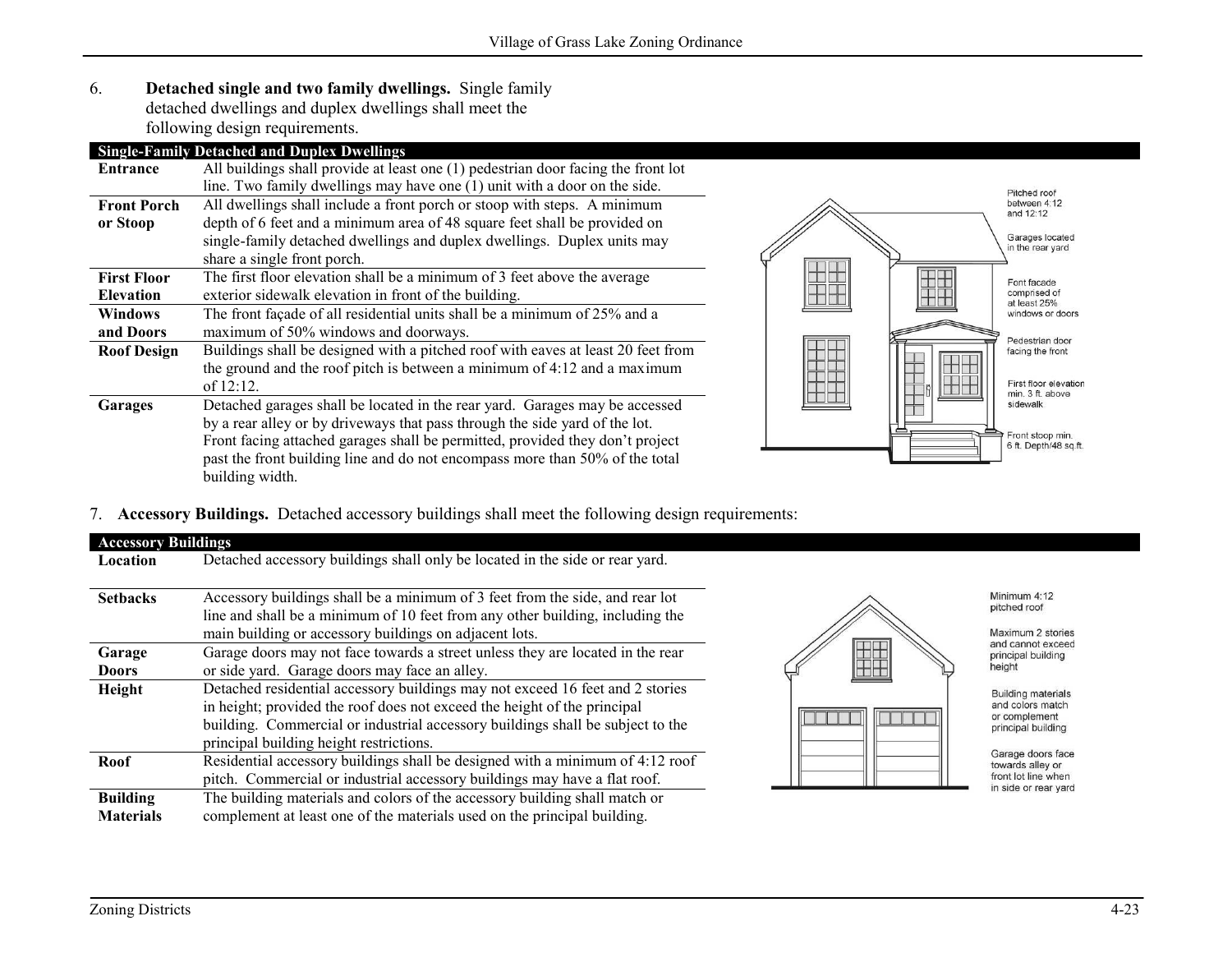8. **Auto Service Uses.** Service stations and other automobileoriented uses such as car washes, and vehicle maintenance uses shall meet the following design requirements. A lot containing an auto service use shall not be located within 300 feet of a lot

containing the same type of auto service use or a use with an accessory drive through window.

| <b>Auto Service</b> |                                                                                    |                                      |                                             |
|---------------------|------------------------------------------------------------------------------------|--------------------------------------|---------------------------------------------|
| <b>Building</b>     | A single story building may be permitted, provided the building has a pitched      |                                      |                                             |
| Height              | roof with a minimum 4:12 slope.                                                    |                                      |                                             |
| <b>Building</b>     | The building shall meet all of the design requirements for a storefront building.  |                                      |                                             |
| Design              |                                                                                    | Pitched roof with<br>min. 4:12 slope | Canopy pitched roof<br>with min. 4:12 slope |
| <b>Fueling</b>      | No more than 4 fueling pumps may be located in the Michigan Avenue front           |                                      |                                             |
| <b>Pumps</b>        | yard; provided there is a ten (10) foot landscape greenbelt along the frontage.    |                                      |                                             |
| <b>Service Bay</b>  | Service bay doors shall be located on the side or rear of the building and shall   |                                      |                                             |
| Doors               | not be on the front façade facing Michigan Avenue.                                 |                                      |                                             |
| Canopy              | The canopy over the fueling pumps shall have a pitched roof with a minimum         |                                      |                                             |
|                     | 4:12 slope. Support posts for the canopy shall be brick or stone. The canopy       |                                      |                                             |
|                     | shall be attached to the building roof.                                            |                                      | =<br>国国国                                    |
| Access              | No more than one (1) driveway shall be provided directly from the auto service     |                                      |                                             |
|                     | use to a public street. On a corner lot, a second access can be allowed (one to    | Storefront design                    | Service bay doors on                        |
|                     | each street).                                                                      | for building front                   | side or rear of building                    |
| <b>Storage</b>      | There shall be no outside storage of vehicle parts or other materials. Long term   |                                      |                                             |
|                     | storage of vehicles for longer than 48 hours shall be located in the rear yard and |                                      |                                             |
|                     | shall be screened by a minimum six (6) foot tall opaque fence.                     |                                      |                                             |

9. **Accessory Drive-Through Uses.** Drive-through windows that are accessory to restaurants, banks, retail uses such as pharmacies and service uses such as dry-cleaners shall meet the following design requirements. A lot containing a use with an

accessory drive through window shall not be located within 300 feet of another lot containing a use with an accessory drive through window or an auto service use.

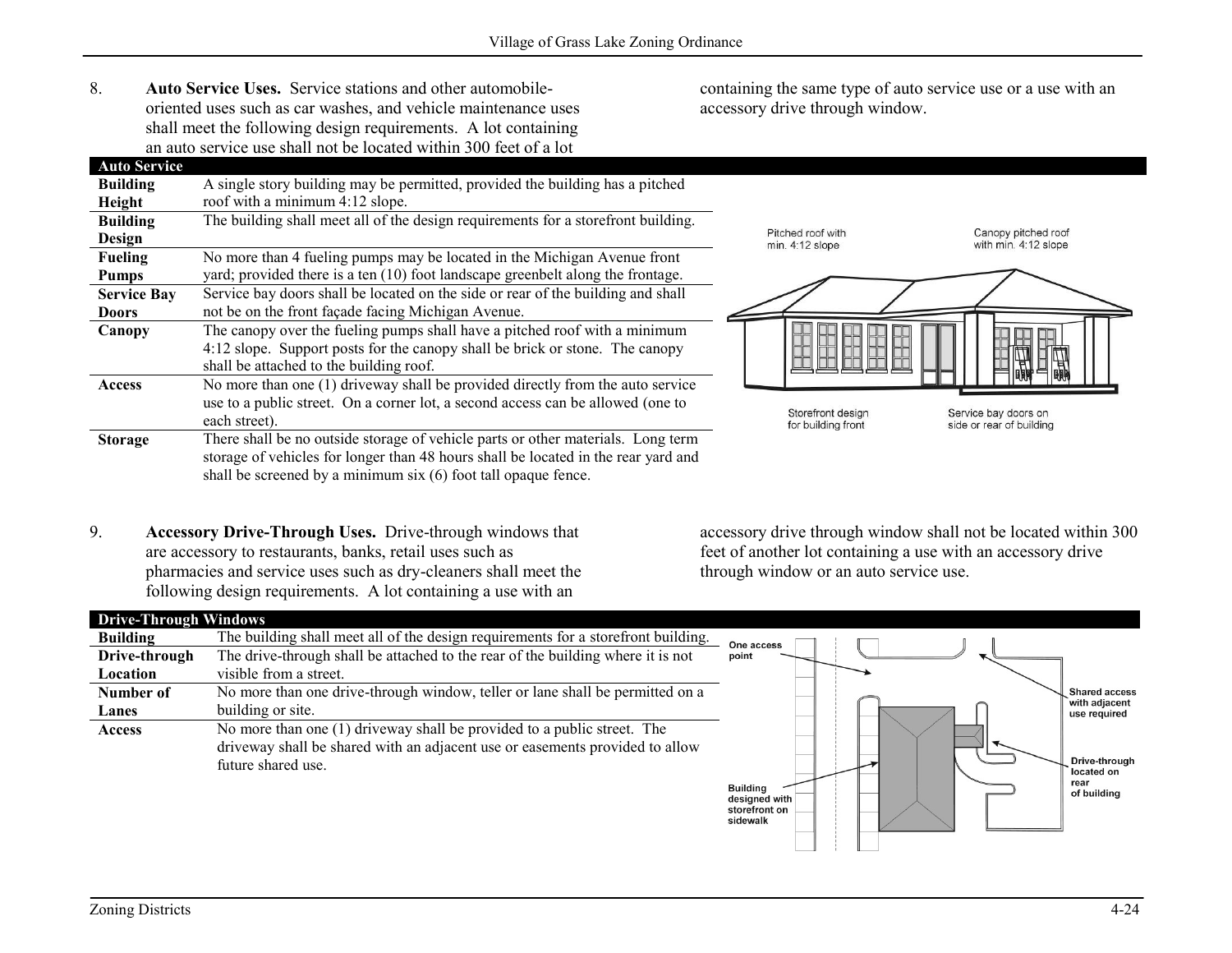10. **Industrial buildings.** All industrial buildings shall meet the following requirements.

| <b>Industrial Buildings</b>   |                                                                                                                                                                                                                           |                                 |
|-------------------------------|---------------------------------------------------------------------------------------------------------------------------------------------------------------------------------------------------------------------------|---------------------------------|
| Front                         | The front façade facing the street shall meet the building material requirements                                                                                                                                          | Loading in rea                  |
| Façade                        | of subsection 12 below.                                                                                                                                                                                                   |                                 |
| <b>Windows</b>                | The front façade shall consist of a minimum of 25% windows and doors.                                                                                                                                                     | Garage doors                    |
| and Doors                     |                                                                                                                                                                                                                           | loading docks<br>rear yard      |
| Side and                      | The side and rear facades of the building that do not face a public street shall                                                                                                                                          |                                 |
| Rear                          | be exempt from the building material requirements of subsection 12 below.                                                                                                                                                 | Rear portion o                  |
| <b>Facades</b>                | For a corner lot, the side façade facing a street shall also be subject to the front                                                                                                                                      | exempt from I<br>material requi |
|                               | façade design requirements above.                                                                                                                                                                                         |                                 |
| Garage                        | Garage doors and loading docks shall not be permitted on a front façade. All                                                                                                                                              | Front facade i                  |
| Doors and                     | loading areas shall be located in the rear yard.                                                                                                                                                                          | building mater<br>requirements  |
| Loading                       |                                                                                                                                                                                                                           |                                 |
| <b>Docks</b>                  |                                                                                                                                                                                                                           | Front facade                    |
| Mechanical                    | All rooftop HVAC mechanical mounted equipment shall be screened from                                                                                                                                                      | minimum 25%<br>windows and      |
| Equipment<br><b>Screening</b> | view on all sides of the building. Parapets and other screening treatment shall<br>use high quality building materials and shall blend with the design of the<br>building in terms of color, materials, scale and height. |                                 |
|                               |                                                                                                                                                                                                                           |                                 |

11. **Civic/Institutional buildings.** The design of an institutional or community service building, such as a church, school, government office or post office is subject to review and approval by the Planning Commission. The intent is to allow

#### **Civic/Institutional Buildings**

| Front            | Civic/institutional buildings may exceed the maximum front yard setback of       |  |  |
|------------------|----------------------------------------------------------------------------------|--|--|
| <b>Setback</b>   | the district where a pedestrian plaza or landscaped front yard is provided.      |  |  |
| Front            | Walls that face a public street, plaza, green or park shall include windows and  |  |  |
| Façade           | architectural features customarily found on the front of a building, such as     |  |  |
|                  | awnings, cornice work, edge detailing or decorative finish materials.            |  |  |
| <b>Entrance</b>  | There shall be a minimum of one $(1)$ usable pedestrian entrance along the front |  |  |
|                  | public sidewalk. Main pedestrian entrances shall have design details that        |  |  |
|                  | enhance the appearance and prominence of the entrance so that it is              |  |  |
|                  | recognizable from the street and parking areas.                                  |  |  |
| <b>Prominent</b> | The standards for General Commercial and Mixed-Use Buildings contained in        |  |  |
| Design           | Section 4.3.5.1 shall be used as a basis for the design of civic/institutional   |  |  |
|                  | buildings, however the Planning Commission may permit modifications from         |  |  |
|                  | these standards based upon the unique needs for the building and the desire to   |  |  |
|                  | create unique landmark features with civic/institutional buildings.              |  |  |



flexibility in the design and siting of these unique buildings that serve a public use while ensuring their positive contribution to a desired community character as stated in the purpose section of the Grass Lake Village Form-Based Code.